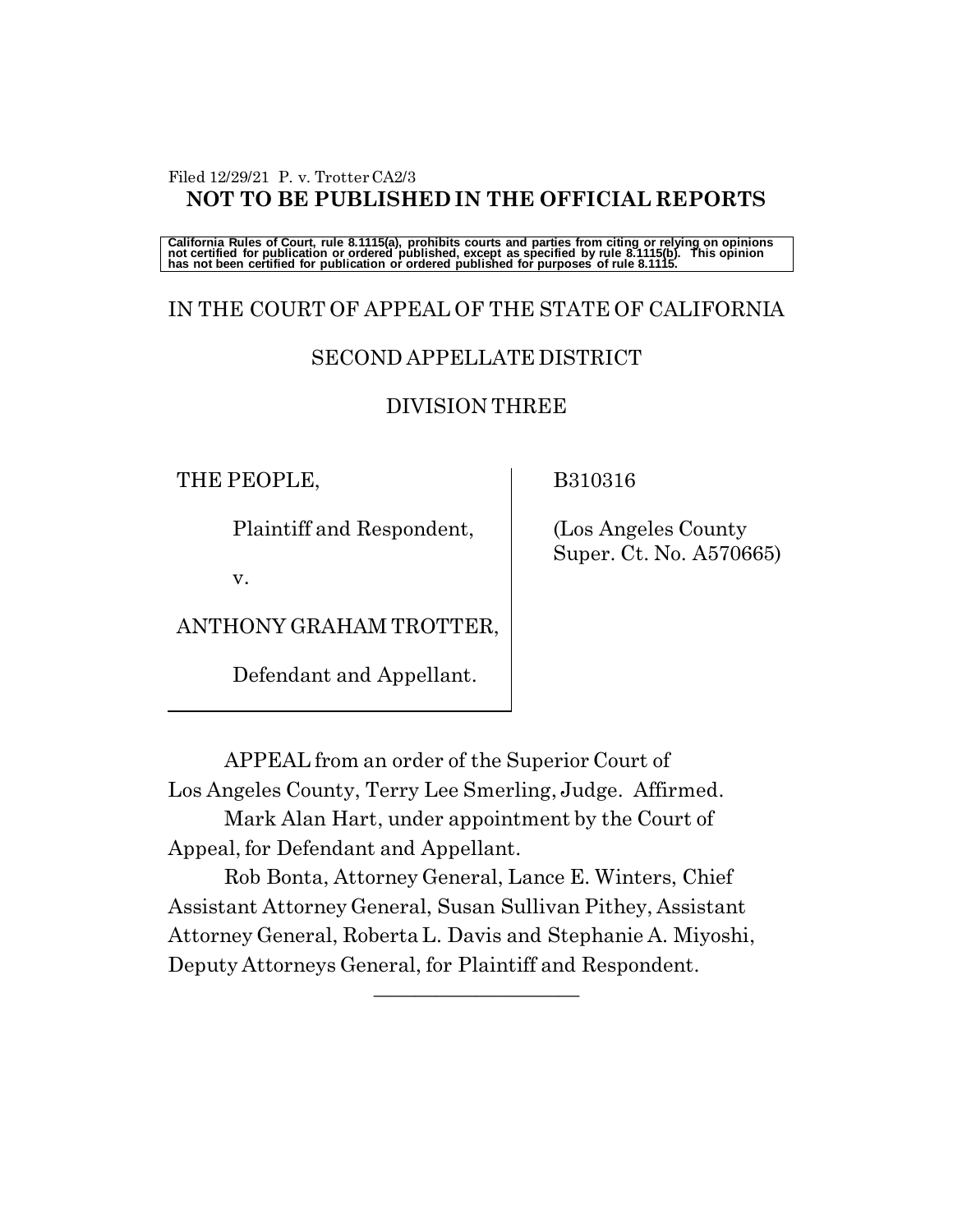Anthony Graham Trotter appeals the trial court's denial of his request for a hearing pursuant to *People v. Franklin* (2016) 63 Cal.4th 261 (*Franklin*) to preserve youth-related mitigation evidence for his application to the Governor for commutation of sentence. The trial court denied the motion, finding Trotter was not entitled to a *Franklin* proceeding because Penal Code**<sup>1</sup>** section 3051, subdivision (h) excluded offenders, like Trotter, who are serving life sentences without the possibility of parole (LWOP) from the youth offender parole hearing process and because section 4801, subdivision (a) does not permit a *Franklin*  proceeding to aid in a petition for commutation or pardon. We affirm.

#### **BACKGROUND**

Trotter admitted the murder and robbery of Charlene Belmer Hartsough while burglarizing her home, and he admitted personal use of a dangerous and deadly weapon. Trotter entered Hartsough's home on the morning of April 23, 1986 by breaking a living room window to obtain money for drugs. While Trotter was in the middle of the burglary, Hartsough returned home. Trotter killed Hartsough by strangling her with a telephone cord and bludgeoning her head with a candlestick. Trotter turned himself in to the police before the crime was discovered. (*People v. Trotter* (Oct. 29, 2003, B160437) [nonpub. opn.] at p. 2 (*Trotter I*).)

Trotter initially pleaded guilty to first degree murder  $(\S 187, \text{subd. (a)}; \text{count 1}), \text{residental burglary } (\S 459; \text{count 2}),$ and robbery (§ 211; count 3). Trotter admitted the truth of

**<sup>1</sup>** All further statutory references are to the Penal Code.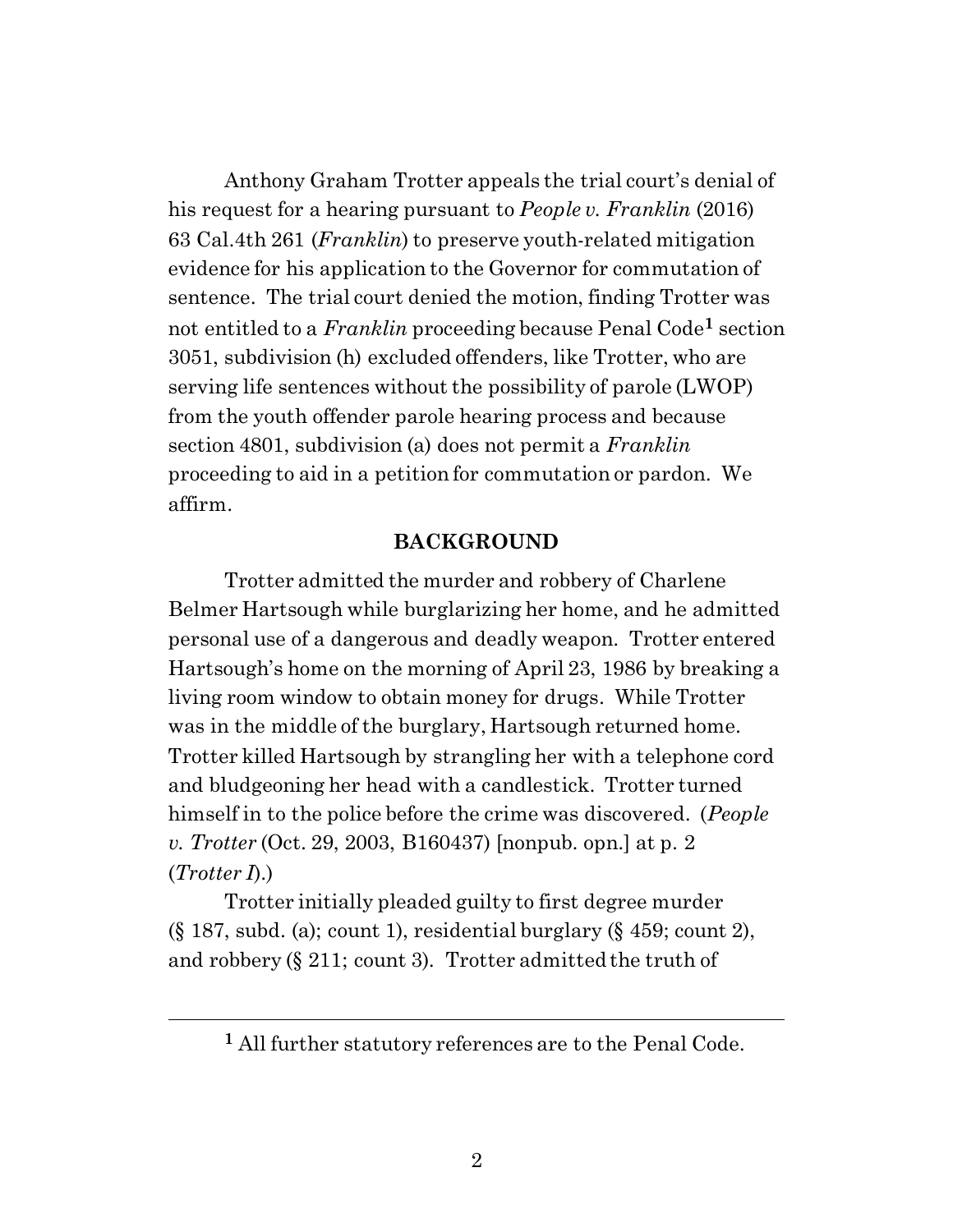special circumstance allegations he committed the murder during a burglary and robbery  $(\S 190.2, \text{subd.} (a)(17))$  and he personally used a deadly and dangerous weapon (§ 12022, subd. (b)). Trotter's subsequent petition for writ of habeas corpus was granted, and the district court ordered a trial on the specialcircumstance allegations, including the element of intent to kill. A jury found the special circumstance allegations true, and Trotter was sentenced to LWOP. We affirmed the judgment. (*Trotter I*, *supra*, B160437 at p. 2.)

In 2020, Trotter petitioned for resentencing under section 1170.95, requesting the trial court vacate his murder conviction. The court denied the petition ex parte based on a finding Trotter was the actual killer and actual killers are not eligible for resentencing under sections 1170.95 and 189, subdivision (e)(1). We affirmed the trial court's denial of Trotter's section 1170.95 petition. (*People v. Trotter* (Sep. 3, 2021, B309637) [nonpub. opn.].)

In May 2020, Trotter signed an application for commutation of sentence under section 4801, subdivision (a). **2** Because Trotter was under 26 years old when he committed the crimes, **<sup>3</sup>** in December 2020, Trotter requested a *Franklin*

**<sup>2</sup>** Section 4801, subdivision (a) reads in part: "The Board . . . may report to the Governor, from time to time, the names of any and all persons imprisoned in any state prison who, in its judgment, ought to have a commutation of sentence or be pardoned and set at liberty on account of good conduct, or unusual term of sentence, or any other cause, including evidence of intimate partner battering and its effects."

**<sup>3</sup>** Trotter was born in 1962 and was 24 years old when the crimes occurred in 1986.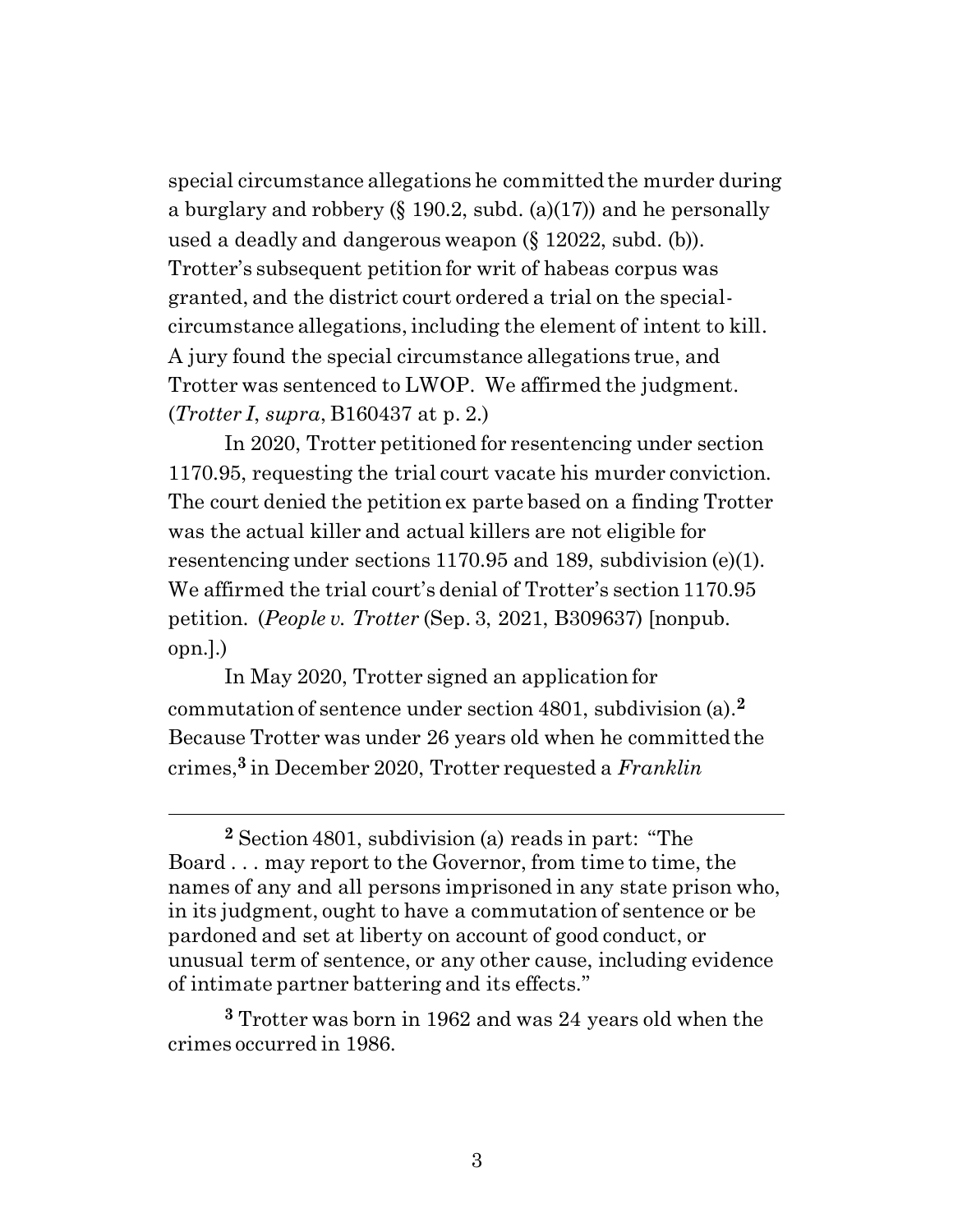proceeding to make a record of youth-related mitigation evidence relative to his application. He also requested the appointment of counsel. The trial court denied both requests ex parte, concluding Trotter was not entitled to a *Franklin* proceeding because section 3051, subdivision (h) excluded those offenders, like Trotter, who were sentenced to LWOP for offenses committed after they were 18 years old, from the youth offender parole hearing process. The court also found section 4801, subdivision (a) did not provide for a *Franklin* proceeding for offenders, youthful or otherwise, in the aid of a petition for commutation or pardon.

Trotter appealed.

#### **DISCUSSION**

Trotter contends section 3051, subdivision (h), as applied, denied him his constitutional right to equal protection of law and he was still entitled to a *Franklin* proceeding pursuant to section 4801, subdivision (a) to preserve youth-related mitigating evidence for his application for commutation of sentence.

#### I. Forfeiture

Initially, the People argue Trotter has forfeited his equal protection claim because he did not present it in his request for a *Franklin* proceeding.

A constitutional right, including the right to equal protection, may be forfeited in a criminal case by the failure to make a timely assertion of the right in the lower court. (*People v. McCullough* (2013) 56 Cal.4th 589, 593; *People v. Nolasco* (2021) 67 Cal.App.5th 209, 217.) However, we have discretion to consider a claim on the merits if it presents a pure question of law and it is unclear whether the appellant had the opportunity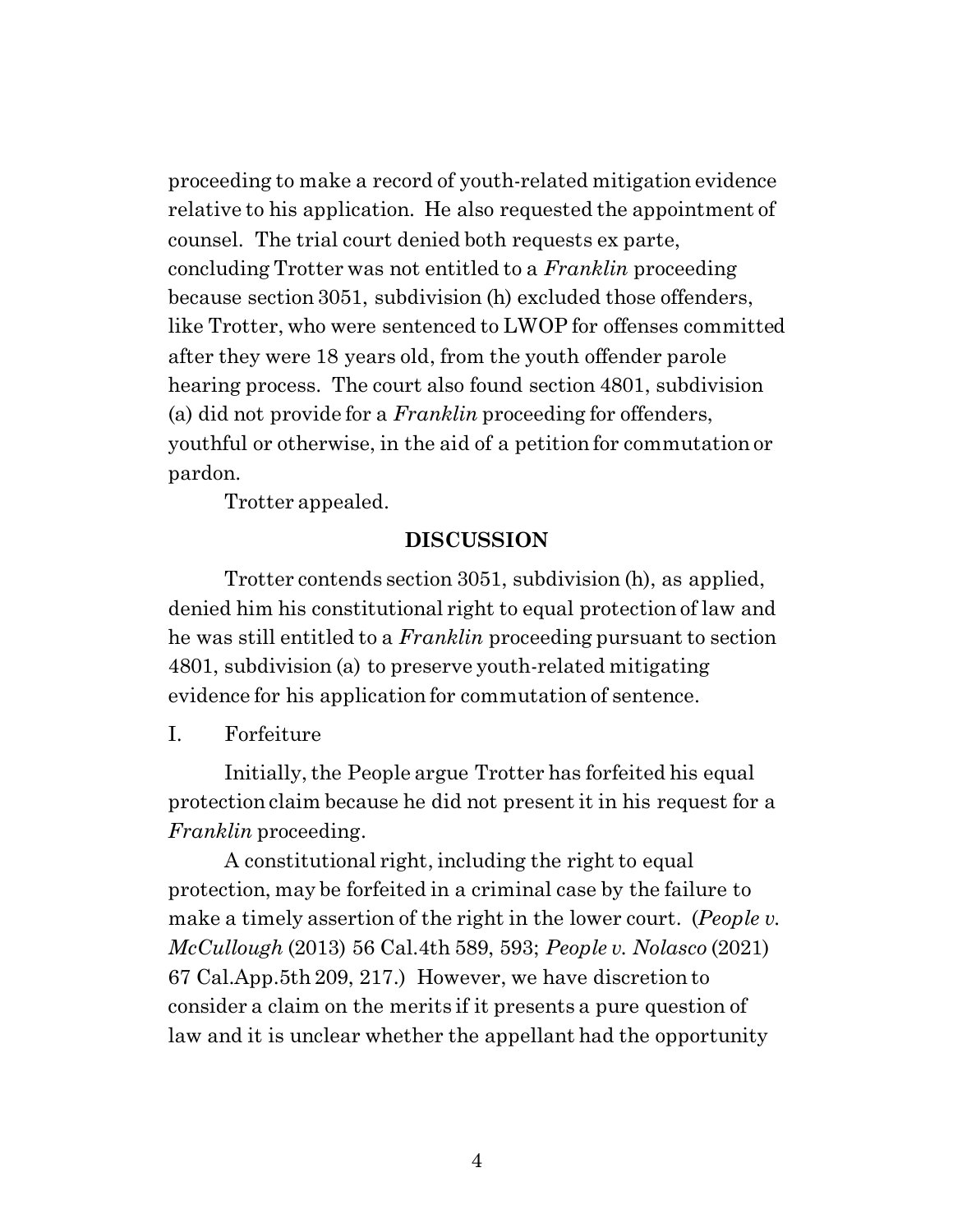to raise the argument below. (*In re Sheena K.* (2007) 40 Cal.4th 875, 887, fn. 7.) That is the case here. Trotter's equal protection challenge raises a pure question of law, and he did not have the opportunity to argue the point below, because the court denied ex parte his request for a *Franklin* proceeding and did not appoint counsel.

We exercise our discretion and consider the merits of the appeal.

II. Trotter Has Not Established Section 3051 Denies Him Equal Protection of the Law

#### A. *Section 3051*

The Legislature enacted section 3051 in 2013 in response to a series of cases that delineated constitutional limits on the length of sentences for youth offenders.**<sup>4</sup>** (See Stats. 2013, ch. 312, § 1; *Franklin*, *supra*, 63 Cal.4th at p. 277.) The statute gives certain youth offenders the opportunity for parole in their 15th, 20th, or 25th year of incarceration depending on the length of sentence they are serving for their "controlling offense." **5** (§ 3051, subds. (a)(2)(B), (b)(1)–(4); *Franklin*, at p. 277.)

"As originally enacted, section 3051 only afforded a youth parole eligibility hearing to juvenile offenders, not to young

**<sup>5</sup>** " 'Controlling offense' " is the offense or enhancement for which the sentencing court imposed the longest term of imprisonment.  $(\S 3051, \text{subd. (a)}(2)(B))$ .

**<sup>4</sup>** We refer to youth offenders who committed their crimes before the age of 18 as juveniles and those who committed their crimes after the age of 18 but before the age of 26 as young adults.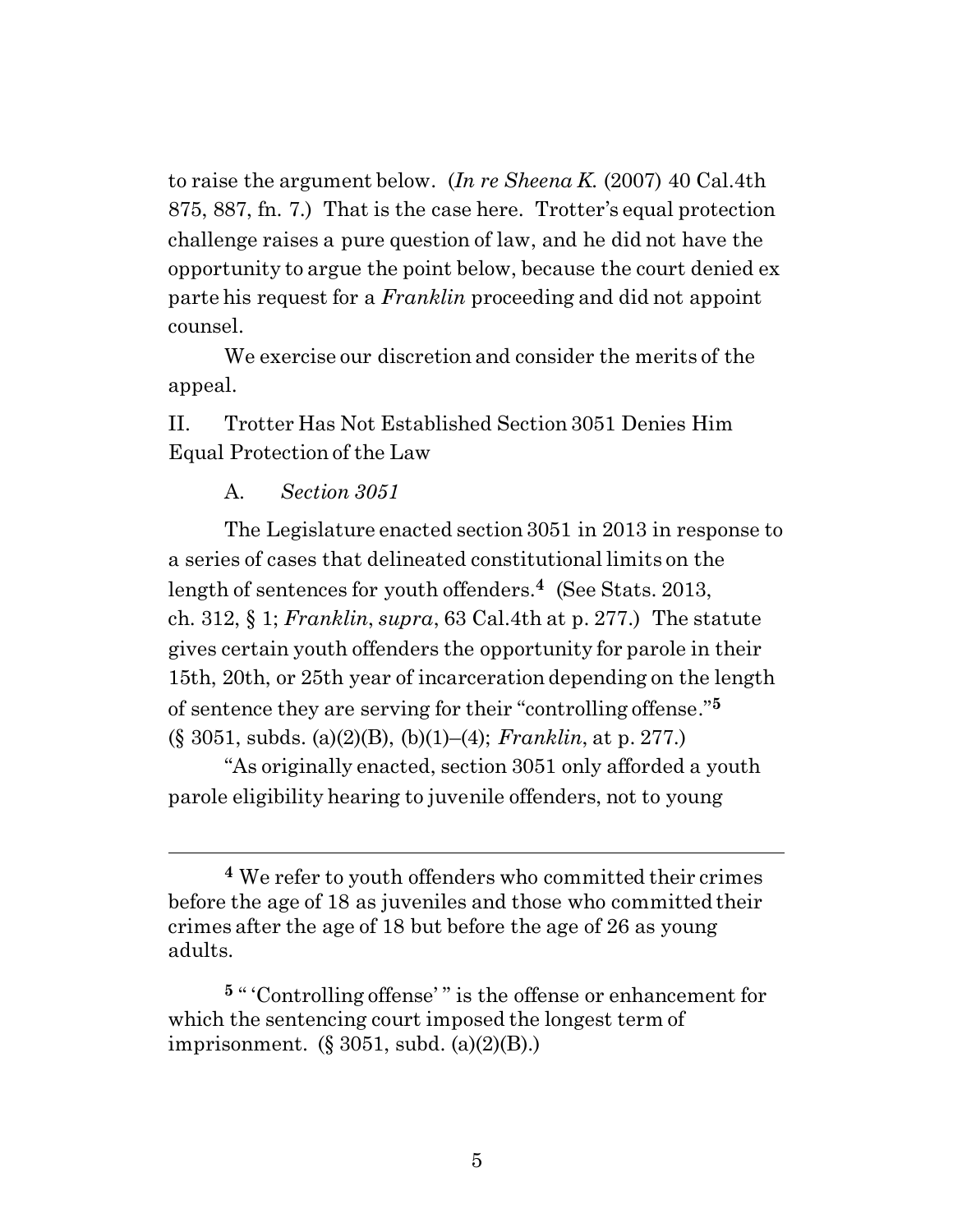adults. [Citation.] It also excluded juveniles who were sentenced to LWOP, since they were already eligible for resentencing under section 1170. [Citation.] In the years that followed, however, the Legislature expanded section 3051's provisions on who is eligible for a youth offender parole hearing, 'recogniz[ing] that the maturity process does not end at 18 and in many cases extends to at least 25 years of age.' " (*People v. Acosta* (2021) 60 Cal.App.5th 769, 776.) Grounded in scientific research in neuroscience showing areas of the brain affecting judgment did not develop until the early-to-mid-20's, the subsequent amendments recognized that, like juveniles, young adults are not yet fully matured, and have a lower degree of culpability and an increased potential for rehabilitation compared to adult offenders. (*In re Jones* (2019) 42 Cal.App.5th 477, 485.)

However, section 3051 continues to exclude from the youth offender parole hearing process several categories of youth offenders, including young adults sentenced to LWOP. In its current form, "section 3051 'permit[s] the reevaluation of the fitness to return to society of persons who committed serious offenses prior to reaching full cognitive and emotional maturity,' unless the person was 'between 18 and 25 years of age when they committed their offense [and] sentenced to [LWOP].' [Citation.] It therefore 'distinguishes both between those who committed their offenses under 18 years of age and those between 18 and 25 years of age, and between offenders 18 to 25 years of age sentenced to prison terms with the possibility of parole and those in the same age group who have been sentenced to [LWOP].' " (*People v. Acosta*, *supra*, 60 Cal.App.5th at p. 777.)

After the enactment of section 3051, our Supreme Court decided *Franklin*, which created a process for those offenders who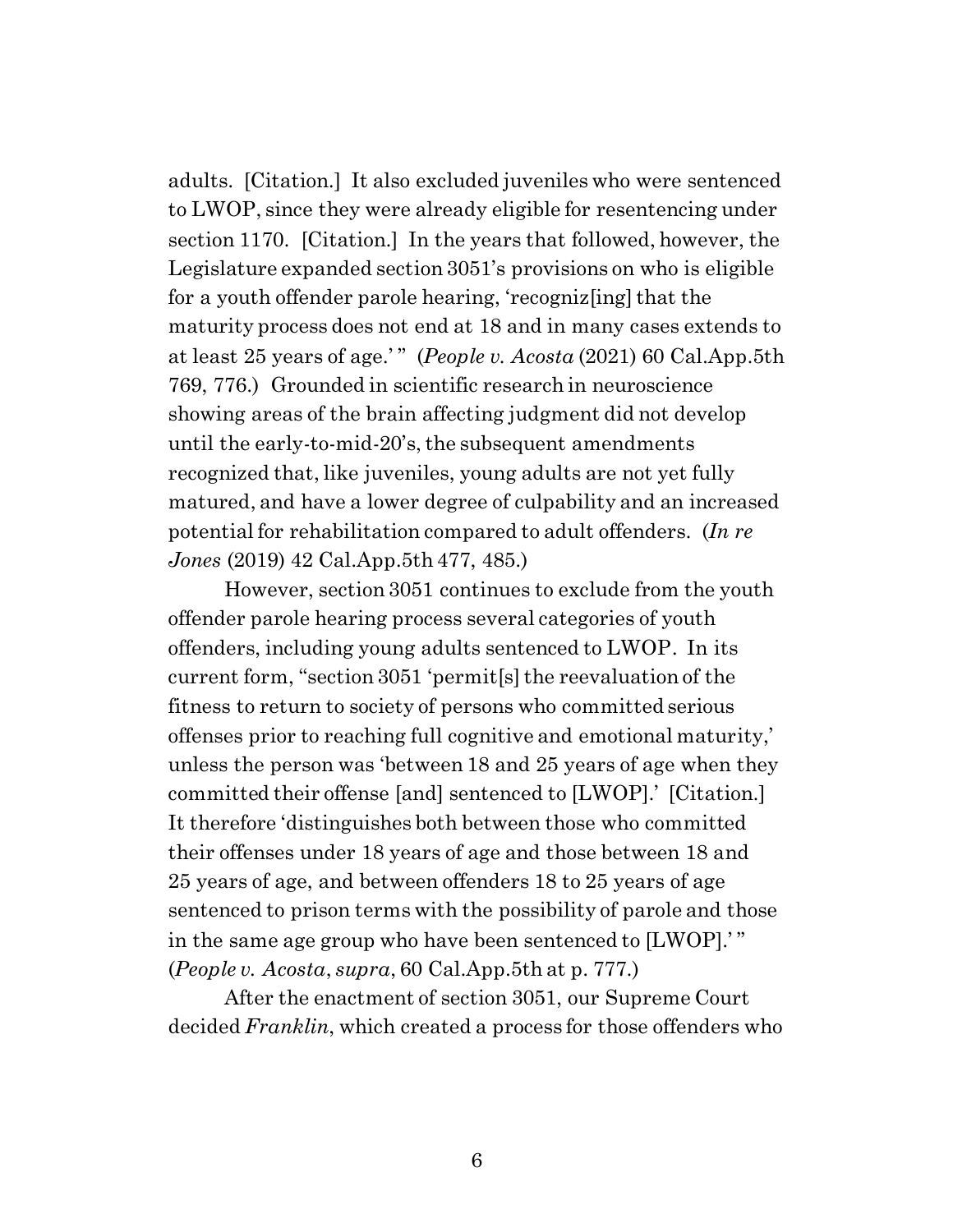qualified for a youth offender parole hearing under section 3051 to preserve youth-related mitigation evidence. (*Franklin*, *supra*, 63 Cal.4th at pp. 283–284.) A *Franklin* proceeding gives " 'an opportunity for the parties to make an accurate record of the juvenile offender's characteristics and circumstances at the time of the offense so that the Board [of Parole Hearings (Board)], years later, may properly discharge its obligation to "give great weight to" youth-related factors (§ 4801, subd. (c)) in determining whether the offender is "fit to rejoin society"' " despite having committed a serious crime 'while he was a child in the eyes of the law. (*In re Cook* (2019) 7 Cal.5th 439, 449.)

#### B. *Equal Protection*

"Both the Fourteenth Amendment to the United States Constitution and article I, section 7 of the California Constitution guarantee to all persons the equal protection of the laws. The right to equal protection of the laws is violated when 'the government . . . treat[s] a [similarly situated] group of people unequally without some justification.' [Citations.] 'The California equal protection clause offers substantially similar protection to the federal equal protection clause.'" (*People v. Jackson* (2021) 61 Cal.App.5th 189, 195.)

"To succeed on an equal protection claim, appellants must first show that the state has adopted a classification that affects two or more similarly situated groups in an unequal manner." (*People v. Edwards* (2019) 34 Cal.App.5th 183, 195.) This initial inquiry is not whether persons are similarly situated for all purposes, but whether they are similarly situated for purposes of the law challenged. (*People v. Morales* (2016) 63 Cal.4th 399, 408.)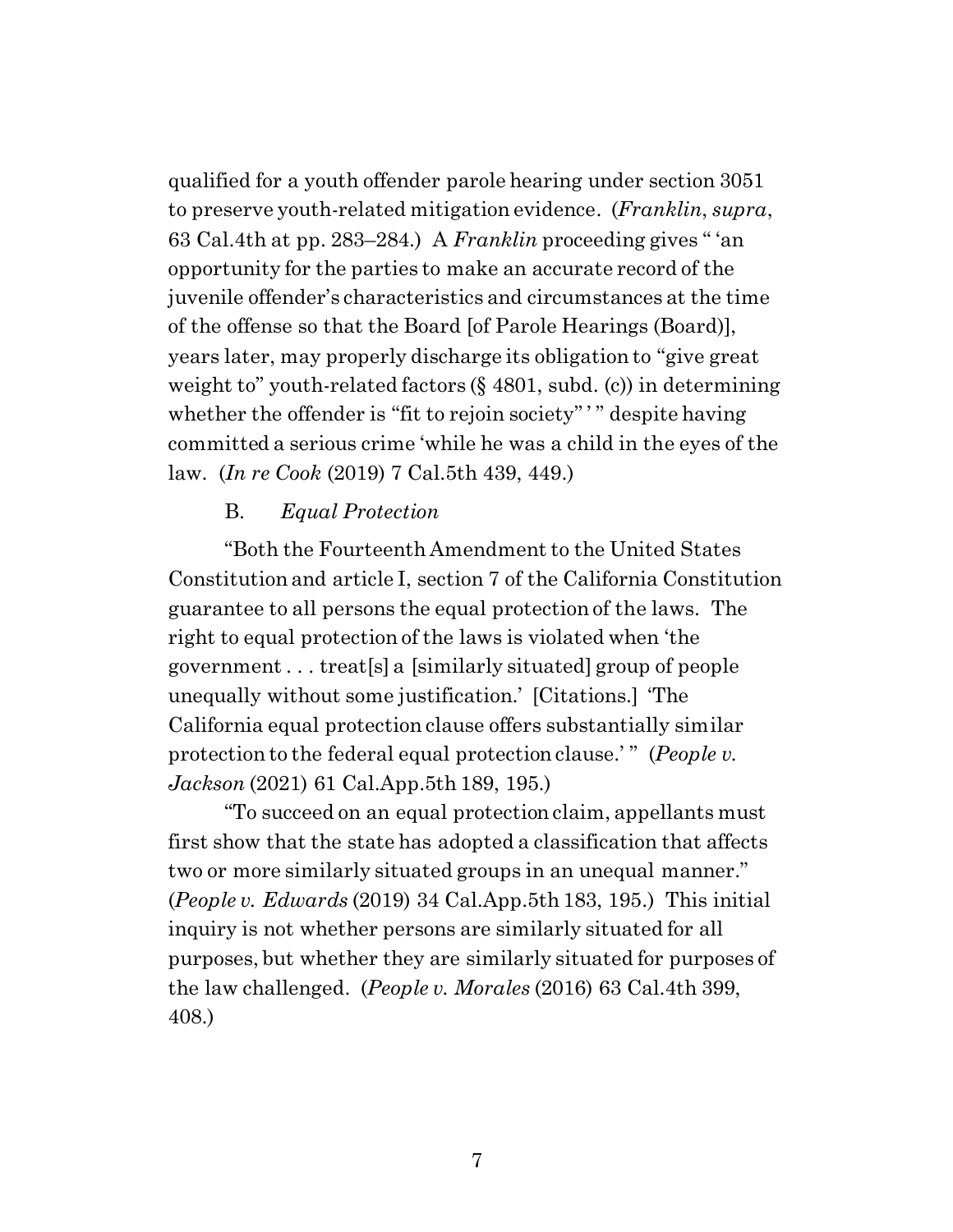If the appellant can establish a class of criminal defendants is similarly situated to another class of defendants who are sentenced differently, we look to determine whether there is a rational basis for the difference. (*People v. Edwards*, *supra*, 34 Cal.App.5th at p. 195.) Under this highly deferential standard, "equal protection of the law is denied only where there is no 'rational relationship between the disparity of treatment and some legitimate governmental purpose.'" (*People v. Turnage* (2012) 55 Cal.4th 62, 74.) While the realities of the subject matter cannot be completely ignored, "[a] law will be upheld as long as a court can 'speculat[e]' any rational reason for the resulting differential treatment, regardless of whether the 'speculation has "a foundation in the record," ' regardless of whether it can be 'empirically substantiated,' and regardless of whether the Legislature ever 'articulated' that reason when enacting the law." (*People v. Love* (2020) 55 Cal.App.5th 273, 287.) Thus, to raise a successful rational basis challenge, a party must negate "" "every conceivable basis" ' that might support the disputed statutory disparity." (*Johnson v. Department of Justice* (2015) 60 Cal.4th 871, 881.) "It is both the prerogative and the duty of the Legislature to define degrees of culpability and punishment, and to distinguish between crimes in this regard. [Citation.] Courts routinely decline to intrude upon the 'broad discretion' such policy judgments entail. [Citation.] Equal protection analysis does not entitle the judiciary to second-guess the wisdom, fairness, or logic of the law." (*Turnage*, at p. 74.)

#### C. *Analysis*

We independently review Trotter's challenge to section 3051. (*People v. Jackson*, *supra*, 61 Cal.App.5th at p. 195.)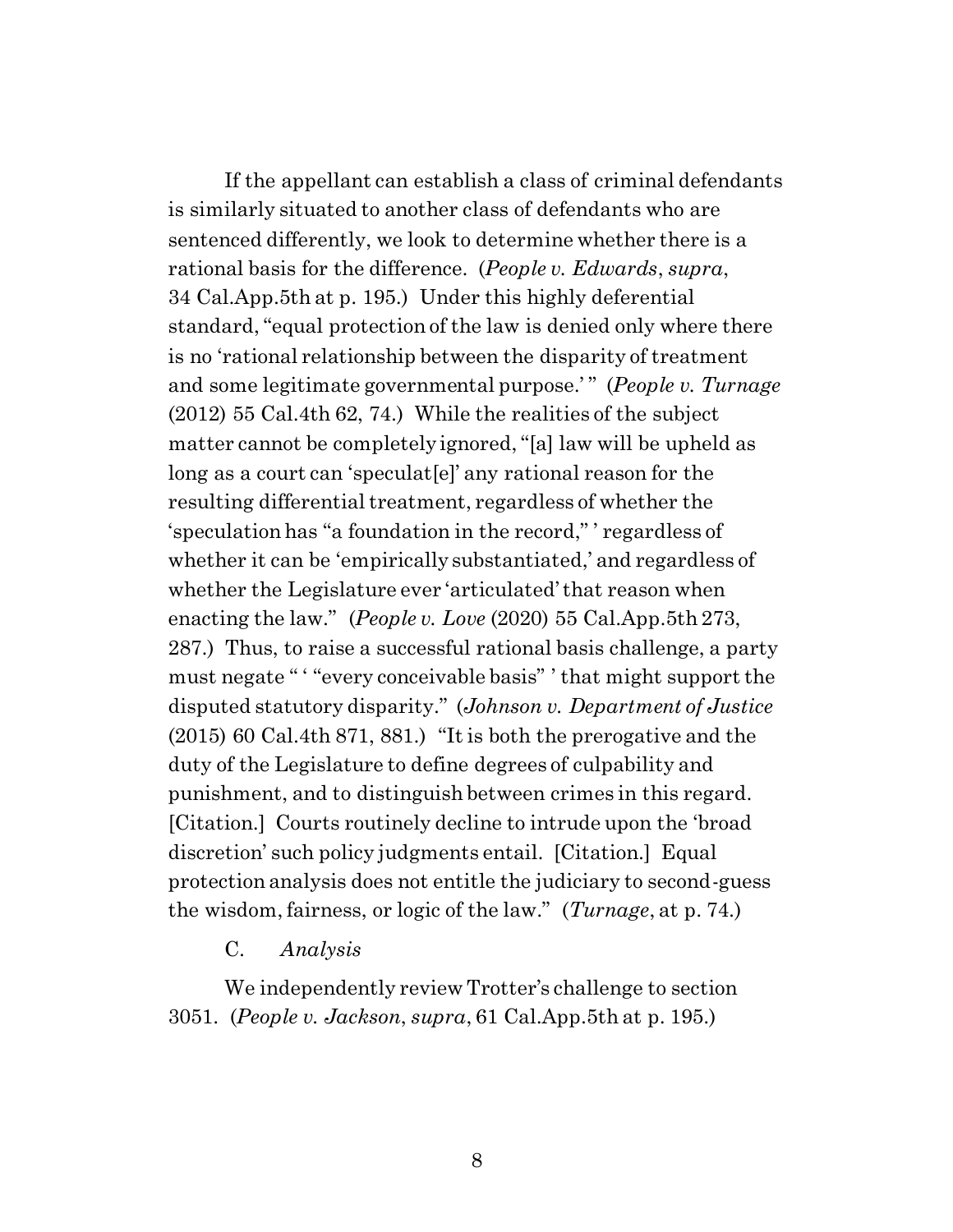#### 1. Similarly Situated

Under section 3051, subdivision (h), Trotter is ineligible for a *Franklin* proceeding because he was sentenced to LWOP for a first degree special circumstance murder he committed at age 24. On appeal, Trotter contends the trial court should treat him as similarly situated to those who are eligible for a *Franklin*  proceeding.

We decline the invitation. Trotter is not similarly situated to those eligible for a *Franklin* proceeding, because children are constitutionally different from adults for purposes of sentencing (see *In re Williams* (2020) 57 Cal.App.5th 427, 435, fn. 5) and a young adult convicted of special circumstance murder is more culpable and has committed a more serious crime than a young adult convicted of nonspecial circumstance murder (see *id.* at p. 435; *In re Jones*, *supra*, 42 Cal.App.5th at p. 481; *People v. Jackson*, *supra*, 61 Cal.App.5th at p. 199).

#### 2. Rational Basis

Even assuming arguendo juveniles and young adults sentenced to LWOP are similarly situated, Trotter cannot show section 3051's exclusion of young adults sentenced to LWOP from the youth offender parole hearing process lacks a rational basis. (See *People v. Acosta*, *supra*, 60 Cal.App.5th at p. 779; *People v. Morales* (2021) 67 Cal.App.5th 326, 347; *In re Williams*, *supra*, 57 Cal.App.5th at p. 436.)

First, section 3051 was enacted to comply with Supreme Court precedent which articulated the constitutional limits on sentencing young offenders. While LWOP sentences for juveniles were held unconstitutional in *Miller v. Alabama* (2012) 567 U.S. 460, there is no corresponding case limiting LWOP sentences for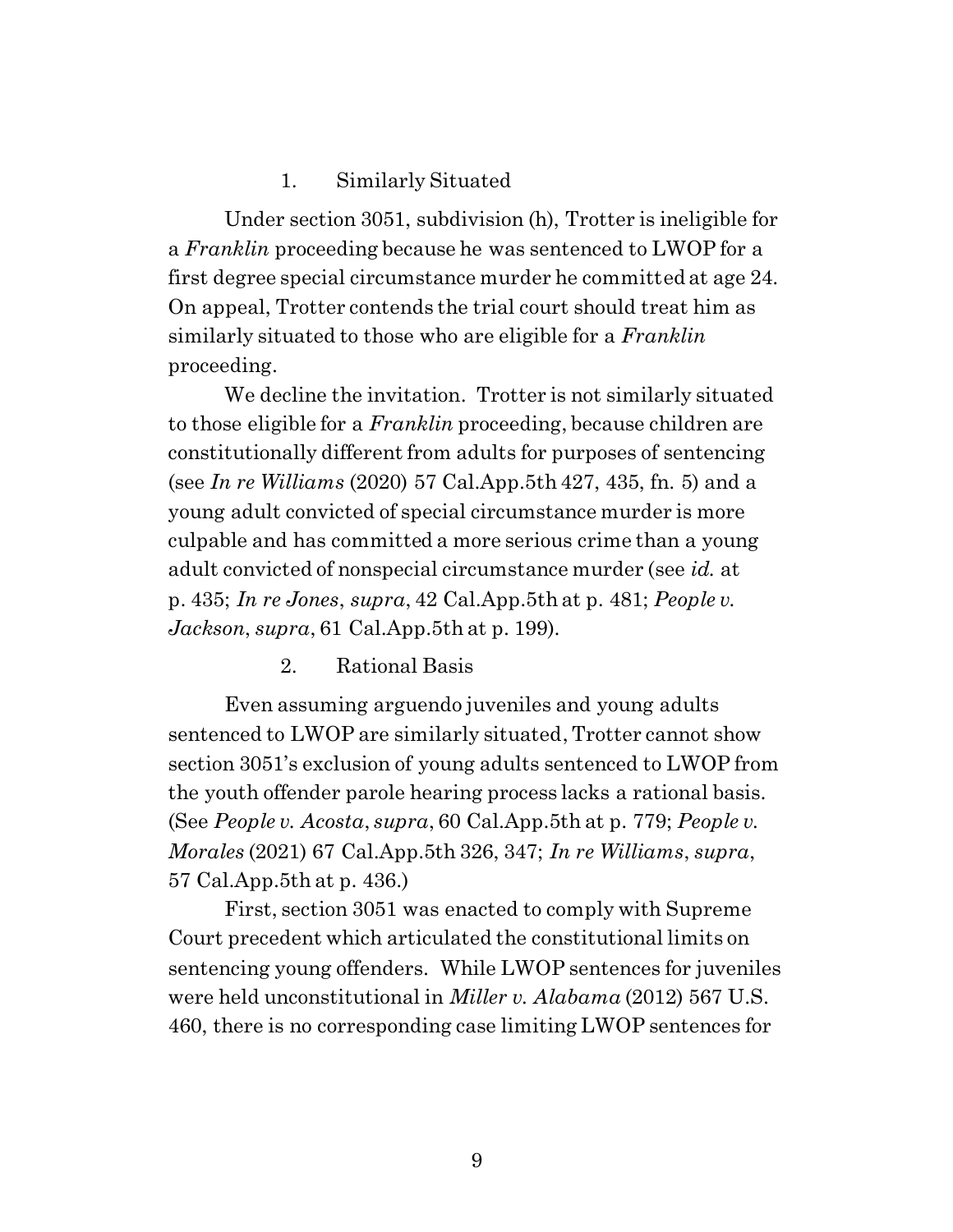young adults. (*People v. Morales*, *supra*, 67 Cal.App.5th at p. 349 [recognizing LWOP sentences for youthful offenders remain constitutional].) Thus, the distinction between LWOP prisoners who committed their crimes as juveniles and those who did so as young adults is rationally related to the state's compelling interest in complying with the Supreme Court's jurisprudence. (*People v. Acosta*, *supra*, 60 Cal.App.5th at pp. 777, 779–780; *Morales*, at p. 349.)

Second, although the Legislature recognized cognitive development and maturity continues into an individual's mid-20's, this does not preclude it from including juvenile prisoners serving LWOP sentences while excluding young adults from section 3051's youth offender parole hearing process. As the People note, drawing the line at age 18 is " 'the point where society draws the line for many purposes between childhood and adulthood.' " (*People v. Argeta* (2012) 210 Cal.App.4th 1478, 1482; *Roper v. Simmons* (2005) 543 U.S. 551, 574.) Thus, the age threshold is rational and not arbitrary. (*People v. Jackson*, *supra*, 61 Cal.App.5th at pp. 196–197; *In re Jones*, *supra*, 42 Cal.App.5th at p. 483.)

Third, young adult offenders sentenced to LWOP may be treated differently from young adult offenders serving non-LWOP sentences because of "the severity of the crime committed." (*People v. Acosta*, *supra*, 60 Cal.App.5th at p. 780; see *People v. Jackson*, *supra*, 61 Cal.App.5th at pp. 199–200.) Because the Legislature has reserved LWOP sentences for only the most " 'morally depraved and . . . injurious' " crimes, it could have reasonably concluded young adults who commit those crimes should be incarcerated for life despite their lack of maturity and neurological development. (*Acosta*, at p. 780.)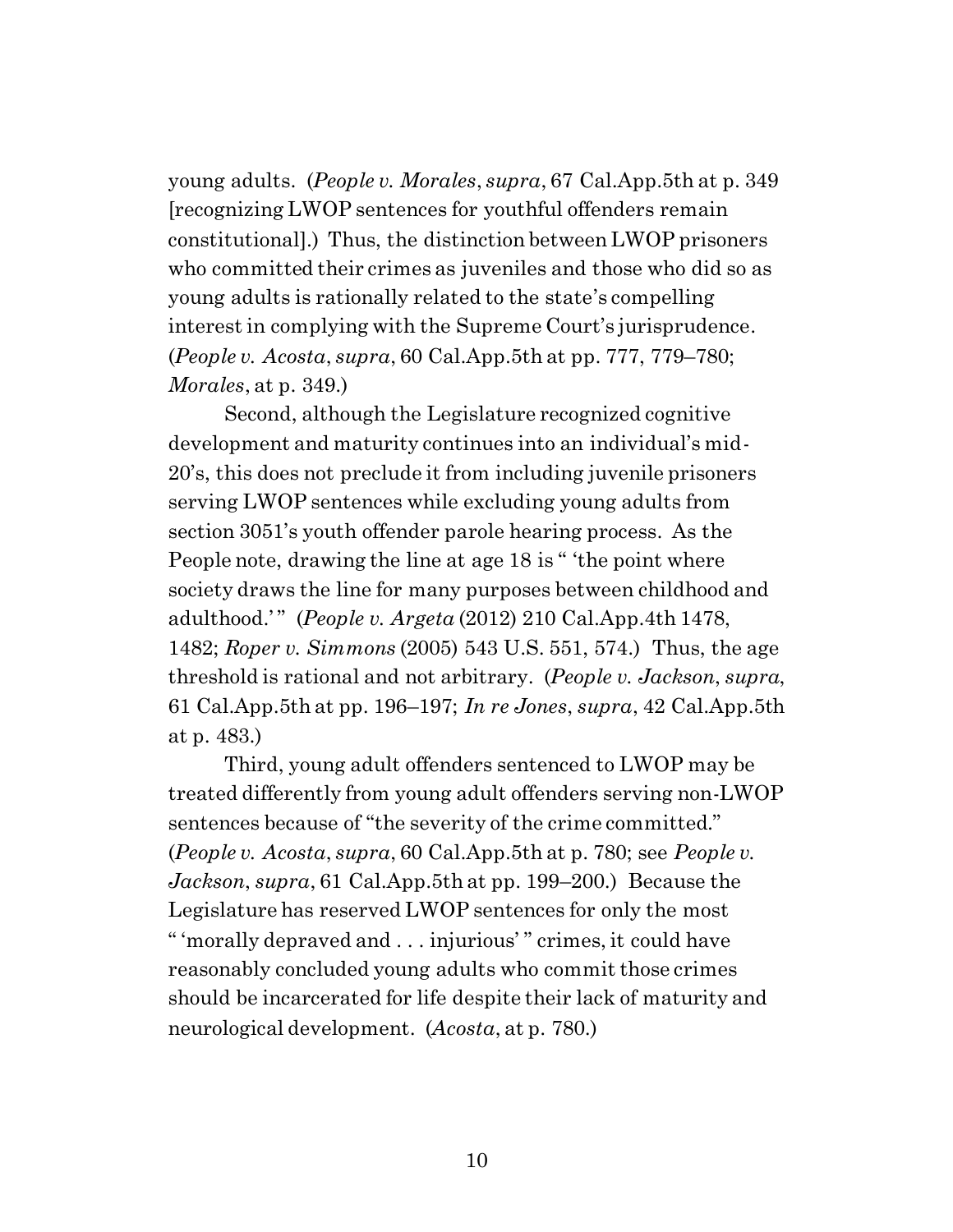Trotter's reliance on the concurring opinions in *People v. Jackson* and *In re Jones* is unpersuasive. Concurring opinions are not precedential authority. (*People v. Franz* (2001) 88 Cal.App.4th 1426, 1442.)

Published cases that have addressed whether section 3051 violates equal protection by excluding young adults sentenced to LWOP have held that it does not. (See, e.g., *People v. Jackson*, *supra*, 61 Cal.App.5th at p. 200; *People v. Acosta*, *supra*, 60 Cal.App.5th at p. 780; *In re Jones*, *supra*, 42 Cal.App.5th at p. 483; *People v. Morales*, *supra*, 67 Cal.App.5th at p. 349; *In re Williams*, *supra*, 57 Cal.App.5th at p. 436; *In re Murray* (2021) 63 Cal.App.5th 184, 192; *People v. Sands* (2021) 70 Cal.App.5th 193, 204.)

Accordingly, there is a rational basis for excluding young adult LWOP offenders from the youth offender parole hearing process, and Trotter's equal protection challenge fails.

III. Trotter Has Not Established Section 4801 Entitles Him to a *Franklin* Proceeding

Trotter contends even if section 3051 does not violate his equal protection rights, the trial court still erred in denying his request for a *Franklin* proceeding. Trotter argues section 4801, subdivision (a) contemplates a *Franklin* proceeding to preserve youth-related mitigation evidence to support his application to the Governor for commutation of sentence.

Trotter's contention raises a pure question of statutory interpretation;thus, our review is de novo. (*People v. Galvan* (2008) 168 Cal.App.4th 846, 852.)

Section 4801, subdivision (a) does not authorize a *Franklin*  proceeding. Rather, it states the Board may report to the Governor the names of prisoners who, in the Board's judgment,